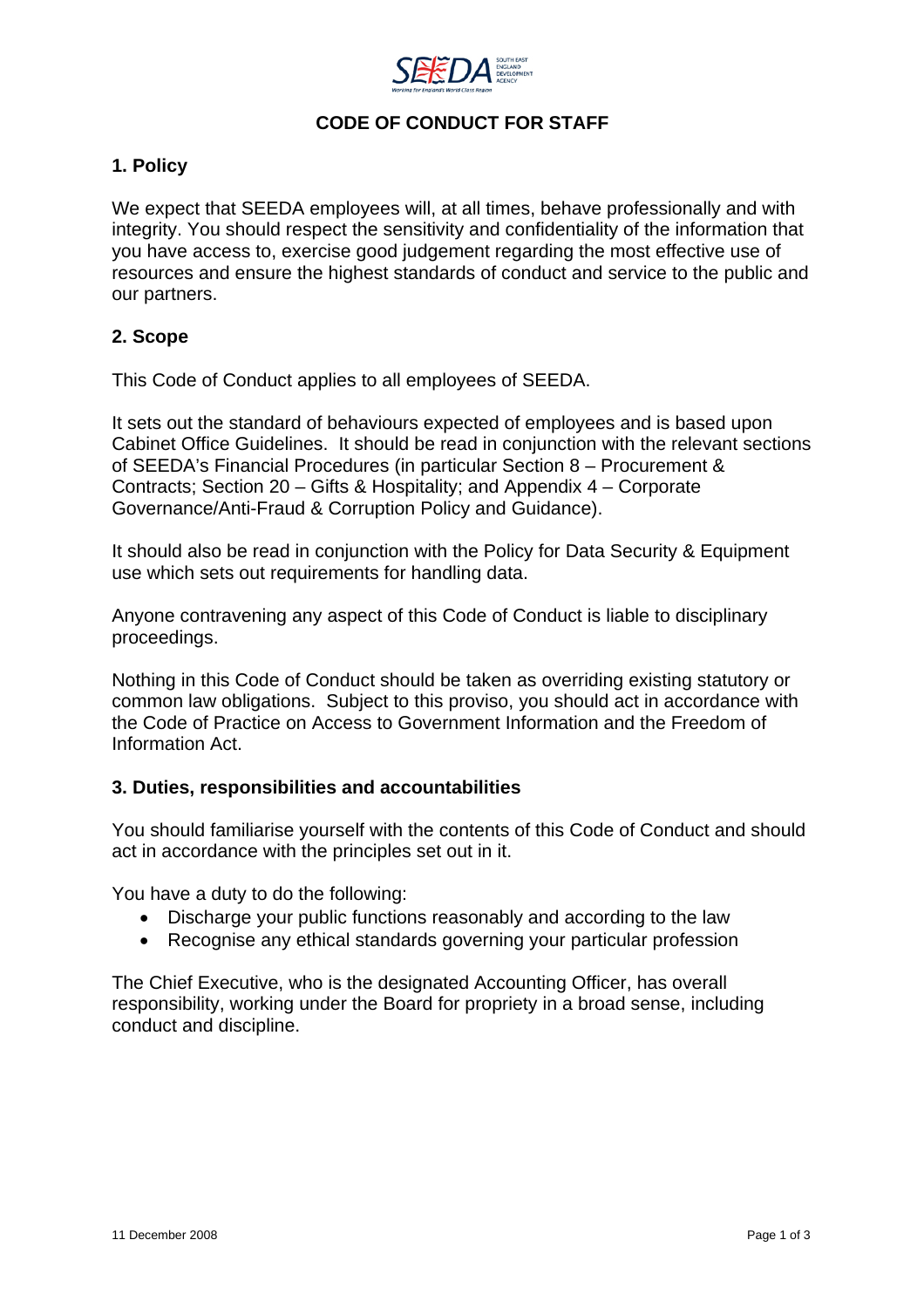

You should be aware:

- Of your accountability to SEEDA's Board, who employ you
- Your accountability to the Chief Executive who, as Accounting Officer, is accountable through the Department for Business and Regulatory Reform (BERR) to Parliament for SEEDA's independence, effectiveness and efficiency
- Of the respective roles of the Sponsor Department (BERR) and SEEDA as set out in the Management Statement

You should conduct yourself with integrity and honesty and you should not deceive or knowingly mislead SEEDA managers, the Board, the Sponsor Department, Ministers, Parliament or the public.

### **4. Conflict of interest**

You should abide by the rules adopted by SEEDA in relation to private interest and possible conflict with public duty, the disclosure of official or confidential information and political activities. You should not misuse your official position or information acquired in your official duties to further your private interests or those of others.

You should ensure that any possible conflicts of interest are identified at an early stage and appropriate action is taken to resolve them. This is particularly relevant if you are working on contract procurement. In any event, all employees are required to complete a Staff Declaration of Interest form on an annual basis or when requested by SEEDA, even if there is a nil return.

If it comes to your knowledge that a contract in which you have any pecuniary interest, whether direct or indirect has been, or is proposed to be, entered into by SEEDA, you shall, as soon as is practicable, give notice in writing to SEEDA of the fact that you have an interest in the contract. Clearly this does not apply to any contract to which you are a party.

### **5. Integrity**

You should not use your official position to receive, agree to accept or attempt to obtain payment or other consideration for doing, or not doing, anything or showing favour, or disfavour, to any person. You should not receive benefits of any kind from a third party which might reasonably be seen to compromise your personal judgement and integrity. Under the Prevention of Corruption Act 1916, employees of public bodies may be required to prove that the receipt of payment or other consideration from someone seeking to obtain a contract is not corrupt.